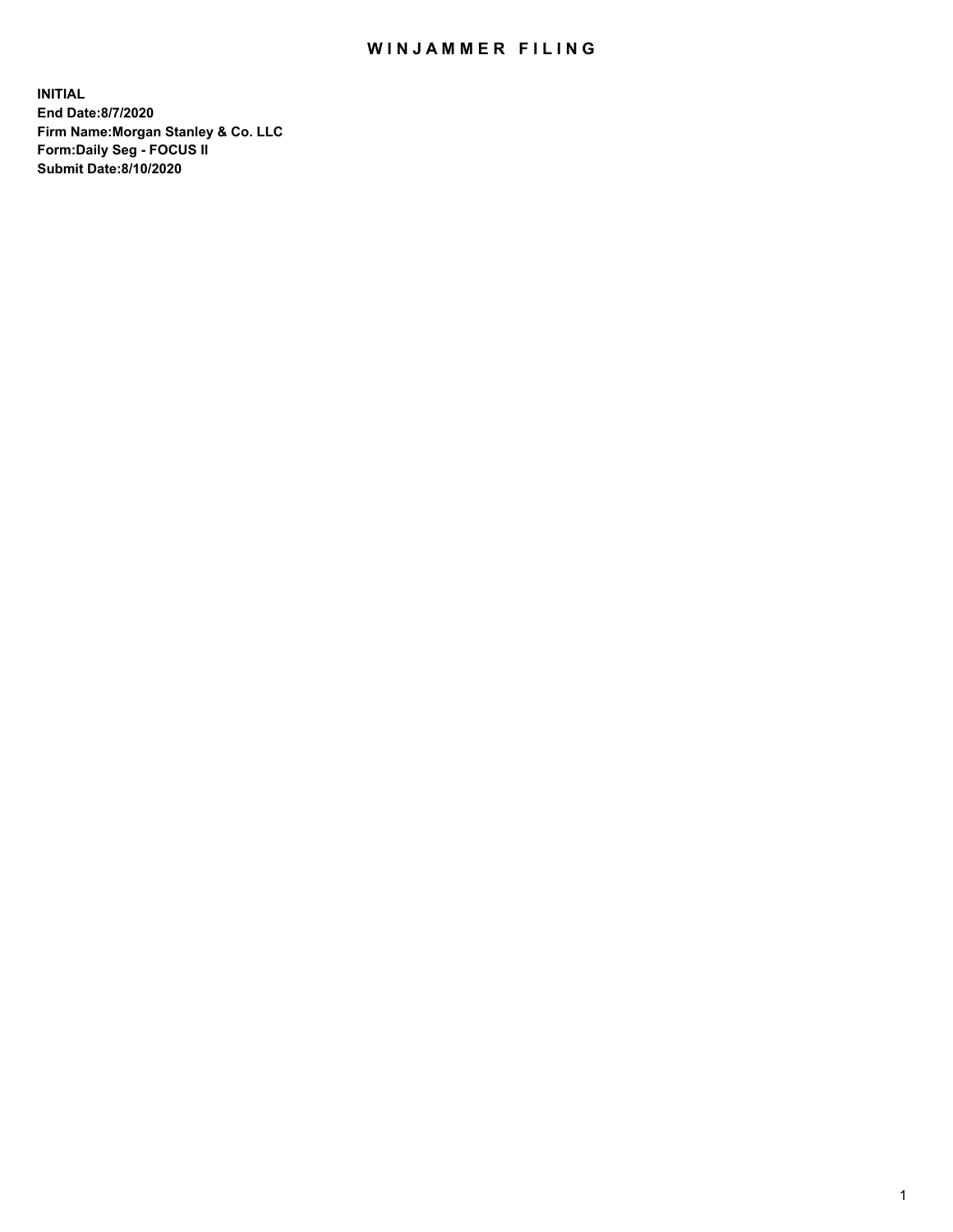**INITIAL End Date:8/7/2020 Firm Name:Morgan Stanley & Co. LLC Form:Daily Seg - FOCUS II Submit Date:8/10/2020 Daily Segregation - Cover Page**

| Name of Company                                                                                                                                                                                                                                                                                                                | <b>Morgan Stanley &amp; Co. LLC</b>                     |
|--------------------------------------------------------------------------------------------------------------------------------------------------------------------------------------------------------------------------------------------------------------------------------------------------------------------------------|---------------------------------------------------------|
| <b>Contact Name</b>                                                                                                                                                                                                                                                                                                            | <b>Ikram Shah</b>                                       |
| <b>Contact Phone Number</b>                                                                                                                                                                                                                                                                                                    | 212-276-0963                                            |
| <b>Contact Email Address</b>                                                                                                                                                                                                                                                                                                   | Ikram.shah@morganstanley.com                            |
| FCM's Customer Segregated Funds Residual Interest Target (choose one):<br>a. Minimum dollar amount: ; or<br>b. Minimum percentage of customer segregated funds required:% ; or<br>c. Dollar amount range between: and; or                                                                                                      | 235,000,000<br><u>0</u><br><u>00</u>                    |
| d. Percentage range of customer segregated funds required between:% and%.<br>FCM's Customer Secured Amount Funds Residual Interest Target (choose one):                                                                                                                                                                        | 0 <sup>0</sup>                                          |
| a. Minimum dollar amount: ; or<br>b. Minimum percentage of customer secured funds required:%; or<br>c. Dollar amount range between: and; or<br>d. Percentage range of customer secured funds required between: % and %.                                                                                                        | 140,000,000<br><u>0</u><br><u>0 0</u><br>0 <sub>0</sub> |
| FCM's Cleared Swaps Customer Collateral Residual Interest Target (choose one):<br>a. Minimum dollar amount: ; or<br>b. Minimum percentage of cleared swaps customer collateral required:% ; or<br>c. Dollar amount range between: and; or<br>d. Percentage range of cleared swaps customer collateral required between:% and%. | 92,000,000<br><u>0</u><br>0 Q<br>0 <sub>0</sub>         |

Attach supporting documents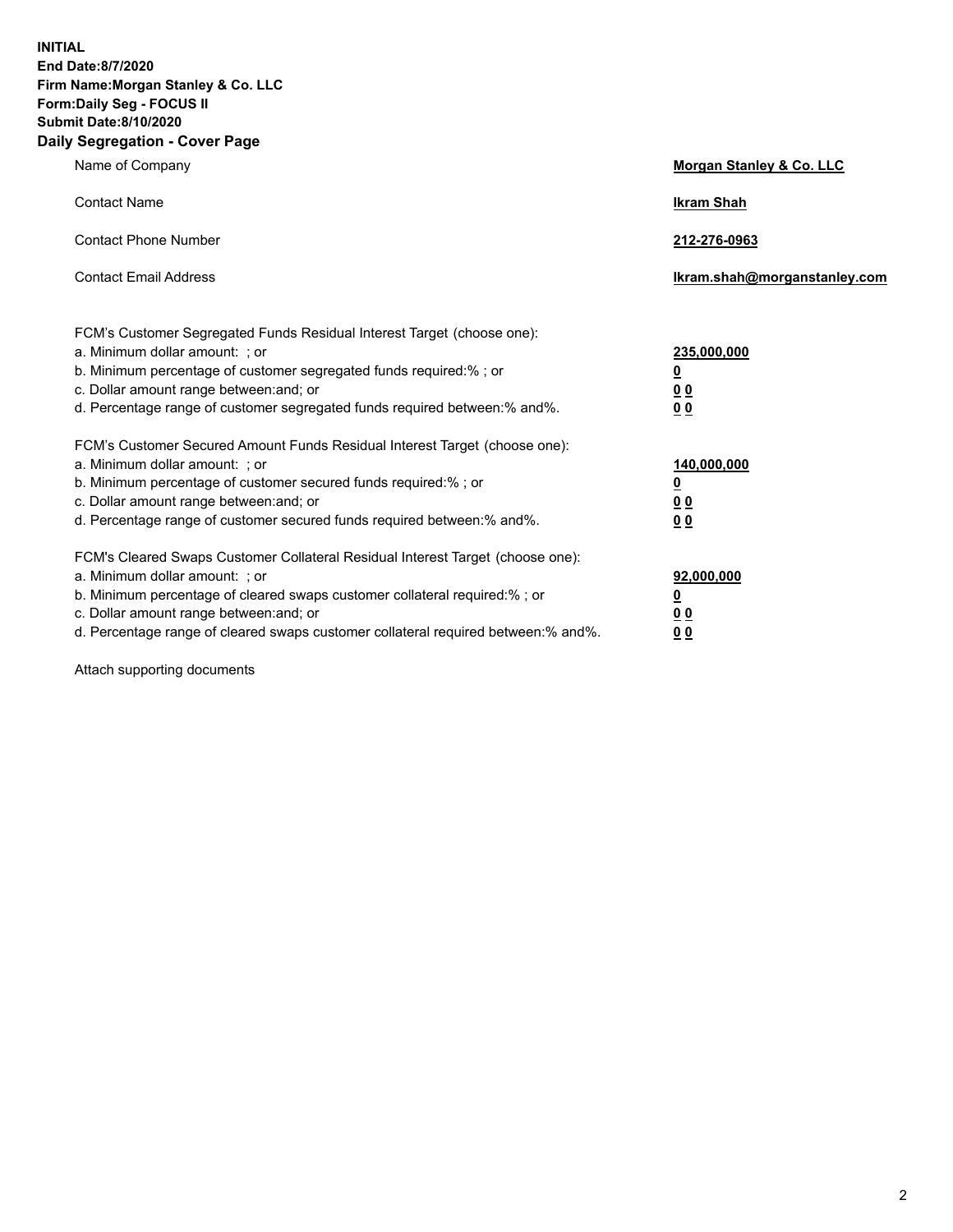## **INITIAL End Date:8/7/2020 Firm Name:Morgan Stanley & Co. LLC Form:Daily Seg - FOCUS II Submit Date:8/10/2020 Daily Segregation - Secured Amounts** Foreign Futures and Foreign Options Secured Amounts Amount required to be set aside pursuant to law, rule or regulation of a foreign government or a rule of a self-regulatory organization authorized thereunder 1. Net ledger balance - Foreign Futures and Foreign Option Trading - All Customers A. Cash **4,202,917,050** [7315] B. Securities (at market) **3,109,437,235** [7317] 2. Net unrealized profit (loss) in open futures contracts traded on a foreign board of trade **728,707,313** [7325] 3. Exchange traded options a. Market value of open option contracts purchased on a foreign board of trade **13,796,352** [7335] b. Market value of open contracts granted (sold) on a foreign board of trade **-16,503,743** [7337] 4. Net equity (deficit) (add lines 1. 2. and 3.) **8,038,354,207** [7345] 5. Account liquidating to a deficit and account with a debit balances - gross amount **19,752,732** [7351] Less: amount offset by customer owned securities **-15,194,813** [7352] **4,557,919** 6. Amount required to be set aside as the secured amount - Net Liquidating Equity Method (add lines 4 and 5) 7. Greater of amount required to be set aside pursuant to foreign jurisdiction (above) or line 6. FUNDS DEPOSITED IN SEPARATE REGULATION 30.7 ACCOUNTS 1. Cash in banks A. Banks located in the United States **484,441,872** [7500] B. Other banks qualified under Regulation 30.7 **786,168,203** [7520] **1,270,610,075** 2. Securities A. In safekeeping with banks located in the United States **428,934,179** [7540] B. In safekeeping with other banks qualified under Regulation 30.7 **0** [7560] **428,934,179** [7570] 3. Equities with registered futures commission merchants A. Cash **22,532,647** [7580] B. Securities **0** [7590] C. Unrealized gain (loss) on open futures contracts **10,352,383** [7600] D. Value of long option contracts **0** [7610] E. Value of short option contracts **0** [7615] **32,885,030** [7620] 4. Amounts held by clearing organizations of foreign boards of trade A. Cash **0** [7640] B. Securities **0** [7650] C. Amount due to (from) clearing organization - daily variation **0** [7660] D. Value of long option contracts **0** [7670] E. Value of short option contracts **0** [7675] **0** [7680] 5. Amounts held by members of foreign boards of trade A. Cash **3,130,643,821** [7700] B. Securities **2,680,503,056** [7710] C. Unrealized gain (loss) on open futures contracts **718,354,930** [7720] D. Value of long option contracts **13,796,352** [7730] E. Value of short option contracts **-16,503,743** [7735] **6,526,794,416**

- 6. Amounts with other depositories designated by a foreign board of trade **0** [7760]
- 7. Segregated funds on hand **0** [7765]
- 8. Total funds in separate section 30.7 accounts **8,259,223,700** [7770]
- 9. Excess (deficiency) Set Aside for Secured Amount (subtract line 7 Secured Statement Page 1 from Line 8)
- 10. Management Target Amount for Excess funds in separate section 30.7 accounts **140,000,000** [7780]
- 11. Excess (deficiency) funds in separate 30.7 accounts over (under) Management Target **76,311,574** [7785]

**0** [7305]

[7354] **8,042,912,126** [7355]

**8,042,912,126** [7360]

[7530]

[7740] **216,311,574** [7380]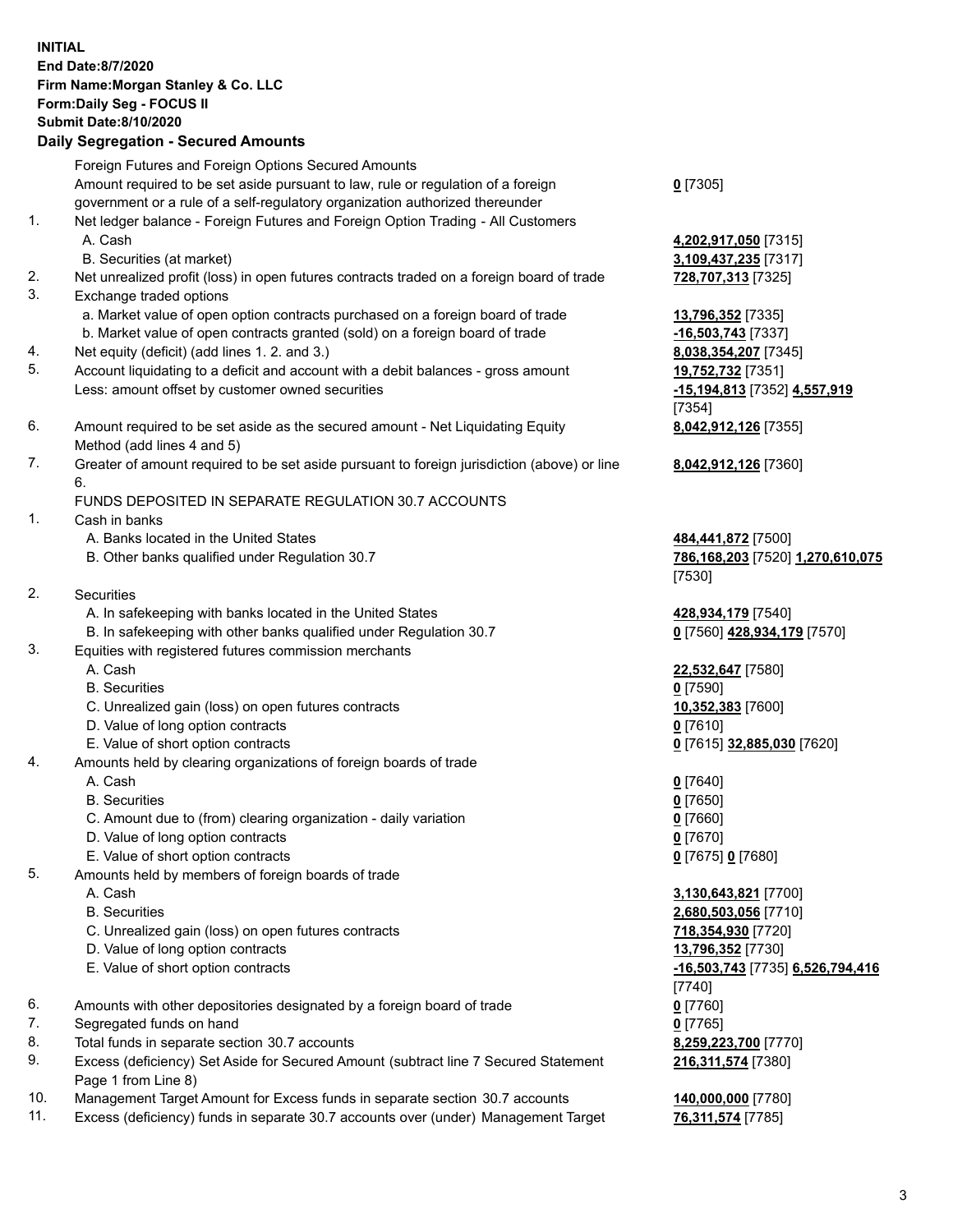**INITIAL End Date:8/7/2020 Firm Name:Morgan Stanley & Co. LLC Form:Daily Seg - FOCUS II Submit Date:8/10/2020 Daily Segregation - Segregation Statement** SEGREGATION REQUIREMENTS(Section 4d(2) of the CEAct) 1. Net ledger balance A. Cash **12,040,974,409** [7010] B. Securities (at market) **8,785,267,284** [7020] 2. Net unrealized profit (loss) in open futures contracts traded on a contract market **4,075,621,956** [7030] 3. Exchange traded options A. Add market value of open option contracts purchased on a contract market **538,216,581** [7032] B. Deduct market value of open option contracts granted (sold) on a contract market **-476,855,334** [7033] 4. Net equity (deficit) (add lines 1, 2 and 3) **24,963,224,896** [7040] 5. Accounts liquidating to a deficit and accounts with debit balances - gross amount **511,622,322** [7045] Less: amount offset by customer securities **-504,556,620** [7047] **7,065,702** [7050] 6. Amount required to be segregated (add lines 4 and 5) **24,970,290,598** [7060] FUNDS IN SEGREGATED ACCOUNTS 7. Deposited in segregated funds bank accounts A. Cash **3,946,112,502** [7070] B. Securities representing investments of customers' funds (at market) **0** [7080] C. Securities held for particular customers or option customers in lieu of cash (at market) **1,037,060,445** [7090] 8. Margins on deposit with derivatives clearing organizations of contract markets A. Cash **12,704,671,128** [7100] B. Securities representing investments of customers' funds (at market) **0** [7110] C. Securities held for particular customers or option customers in lieu of cash (at market) **7,748,206,839** [7120] 9. Net settlement from (to) derivatives clearing organizations of contract markets **-132,991,493** [7130] 10. Exchange traded options A. Value of open long option contracts **538,216,581** [7132] B. Value of open short option contracts **-476,855,334** [7133] 11. Net equities with other FCMs A. Net liquidating equity **17,390,252** [7140] B. Securities representing investments of customers' funds (at market) **0** [7160] C. Securities held for particular customers or option customers in lieu of cash (at market) **0** [7170] 12. Segregated funds on hand **0** [7150] 13. Total amount in segregation (add lines 7 through 12) **25,381,810,920** [7180] 14. Excess (deficiency) funds in segregation (subtract line 6 from line 13) **411,520,322** [7190] 15. Management Target Amount for Excess funds in segregation **235,000,000** [7194] **176,520,322** [7198]

16. Excess (deficiency) funds in segregation over (under) Management Target Amount Excess